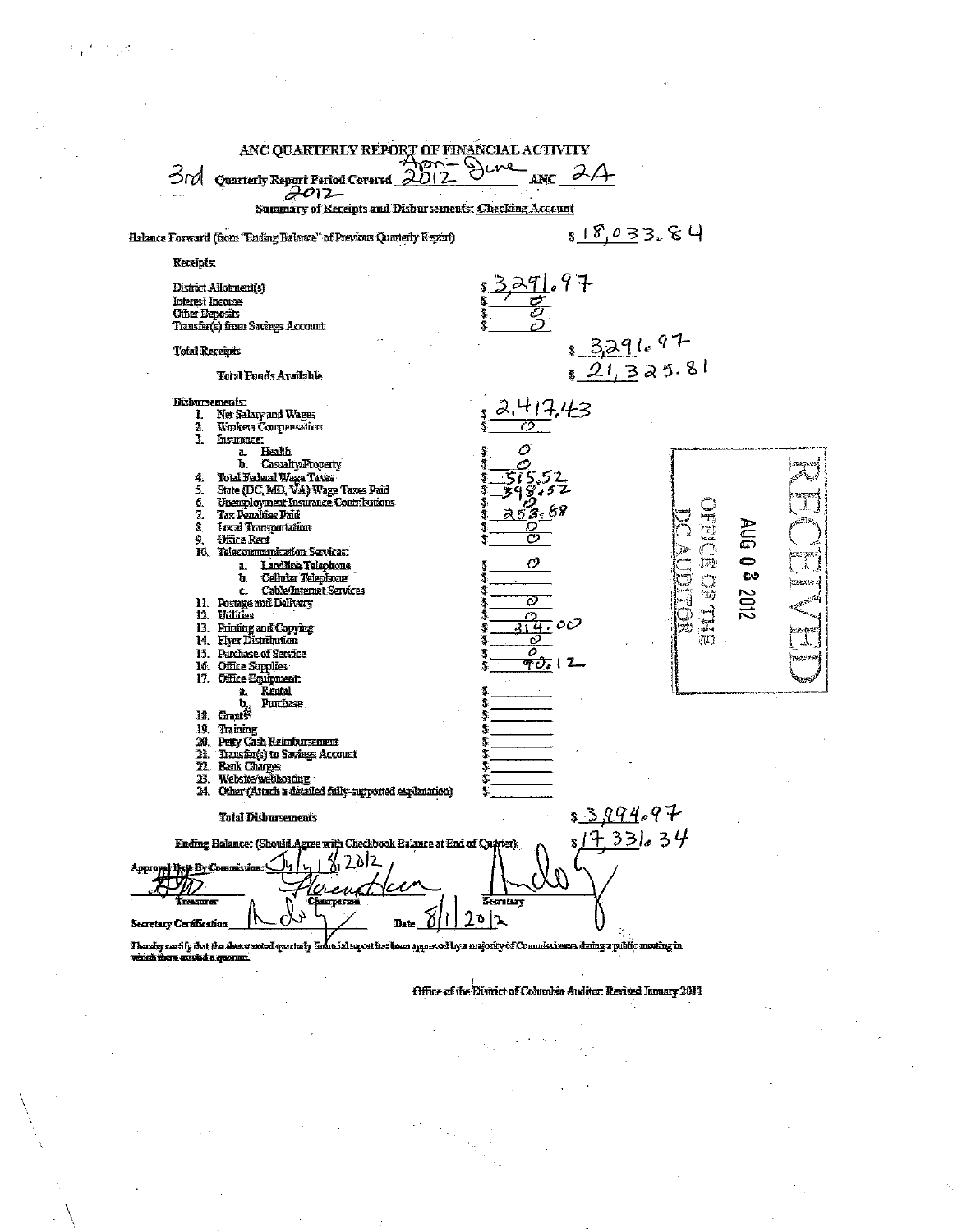Please list each check issued this quarter, including voided checks, and attach copies of your bank statements, back and front of canceled checks, receipts/invoices, contracts, agreements, grant request letters, minutes, and any other documentation that supports the disbursements listed herein. Failure to submit copies of appropriate supporting documentation will result in disallowance of the related disbursement.

| Check # | Date                            | Payee                                            | Amount        | <b>Expense</b><br>Category # | Purpose of<br>Expenditure                | Date<br>Approved (1)    |
|---------|---------------------------------|--------------------------------------------------|---------------|------------------------------|------------------------------------------|-------------------------|
| 1310    | 3 24 12                         | Treasure                                         | 437.60        | 5.7                          | $32 - 40$<br>Dotan 2011                  | i≫r.                    |
| 31      | 4/1 <u>8/</u> 12                | Susana Darañaro                                  | 80581         |                              | Salay<br><u>Aul</u>                      | 八                       |
| 1312    | $9$ is $12$                     | Survey Daranas                                   | $V + O2 V -$  | 1316                         | $\rho_{\sigma}$<br>Prot Com Expus        |                         |
| 1313    | <u>1/8/202</u>                  | DCOES                                            | 7830          | $5 \overline{)}$             | Daugutelost                              | $\epsilon^{\chi}$       |
| 1314    |                                 | <u>vo i D</u>                                    |               |                              | $\sqrt{v}$                               | $\mathbf{f}_\mathbf{v}$ |
| 1315    | <u>من اوراد</u>                 | US Treasure                                      | 386.64        | 4                            | $72.500$ ay $200202$                     | h.                      |
| عانية   | 5/16/12                         | Doranano<br>Susanc                               | <u>goS.81</u> |                              | Nin                                      | $\mathbf{f}_\mathbf{a}$ |
| 13(7)   | 91612                           | SUSANY PARTINTINO                                | 121.00        | 13                           | May Puttlesy Copins                      | ö                       |
| 1318    | 1112                            | Creener<br>Ď                                     | 11.75         | 5.7                          | DCTax - Penels , Frees<br><u>Mu by a</u> |                         |
| 319     | $5$ $  $ $  $ $1$               | Treasmor<br>158                                  | 158.63        | <u> 4 구</u>                  | IRS FOR QUI<br>Agamen Penels, Artest     | ί¢.                     |
| 1320    | 62012                           | <u>Jusans</u><br>Denziper                        | 80881         | ŀ                            | S une Salan                              | 과                       |
| 1321    | $\iota_{ w , \nu}$              | Susane forman                                    | $H3$ OD       | 13                           | Roffase<br>Shre                          | ŧ.                      |
| 1312    | 40812                           | Susan barañono                                   | 90.12         | $\mathfrak{c}$               | Mille                                    | t.                      |
| 1312    | 41812                           | <u>Sisana Barrano</u>                            | 80, m         | $\overline{13}$              | azy<br>FOM                               | ίı.                     |
| 1317    | <u> Sliu li z</u>               | Susan borations                                  | 121,00        | 13                           | rdet Haa                                 | 扛                       |
| 1321    | 6/20/12                         | Susana Barzinano                                 | 13.00         | $\overline{5}$               | rive<br>Port - Cop                       | h.                      |
| 1310    | <u>3 น  น</u>                   | $D_{\mathcal{C}}$<br><u>Treasurer</u>            | 200c          | 7                            | <u>Penaldi</u>                           | t.                      |
| 13/8    | $911_{12}$                      | Trasver<br>$\mathcal{D}$                         | 29.13         | 7                            | <u>Péralti</u>                           | 'n                      |
| 1319    | 5  y  2                         | US<br>TNASNO                                     | 5ع، می د      | $\ddot{\mathbf{4}}$          |                                          | W                       |
| (3)     | <u> Hulv</u>                    | $\mathfrak{H}$ .<br><i><u><b>I Myner</b></u></i> | 33+ 60        | $\varsigma$                  | 3440<br>Derami<br>$2c\mu$                | Ł                       |
| 1313    | <u>fluliz</u>                   | DCOES                                            | 78.30         | $\mathcal{S}$                | DCULAGEFRY CONT<br>1 Tartwert            | ĥ,                      |
| 138     | $5\vert$ )<br>$ _! \mathcal{V}$ | Dr. Wasver                                       | 8262          | $\mathcal{S}_{0}$            | DCM/etTacCent<br>بخصصت                   | k.                      |
| 1315    | $4$ k $n$                       | US TNASNO                                        | 386,64        | $\overline{4}$               | Iles Fism 941<br>Adjut                   | V                       |
| 1319    | $ q_1_0 _V$                     | US Treasmer                                      | 128.88        | 4                            | IRS qui 222012                           | $\mathbf{r}$            |

(1) If ongoing operating expense, indicate "Budget" and date budget was approved. If not included in approved budget, indicate date Commission approved the expenditure.

Office of the District of Columbia Auditor: Revised January 2003

(DCA Form ANCQR3)